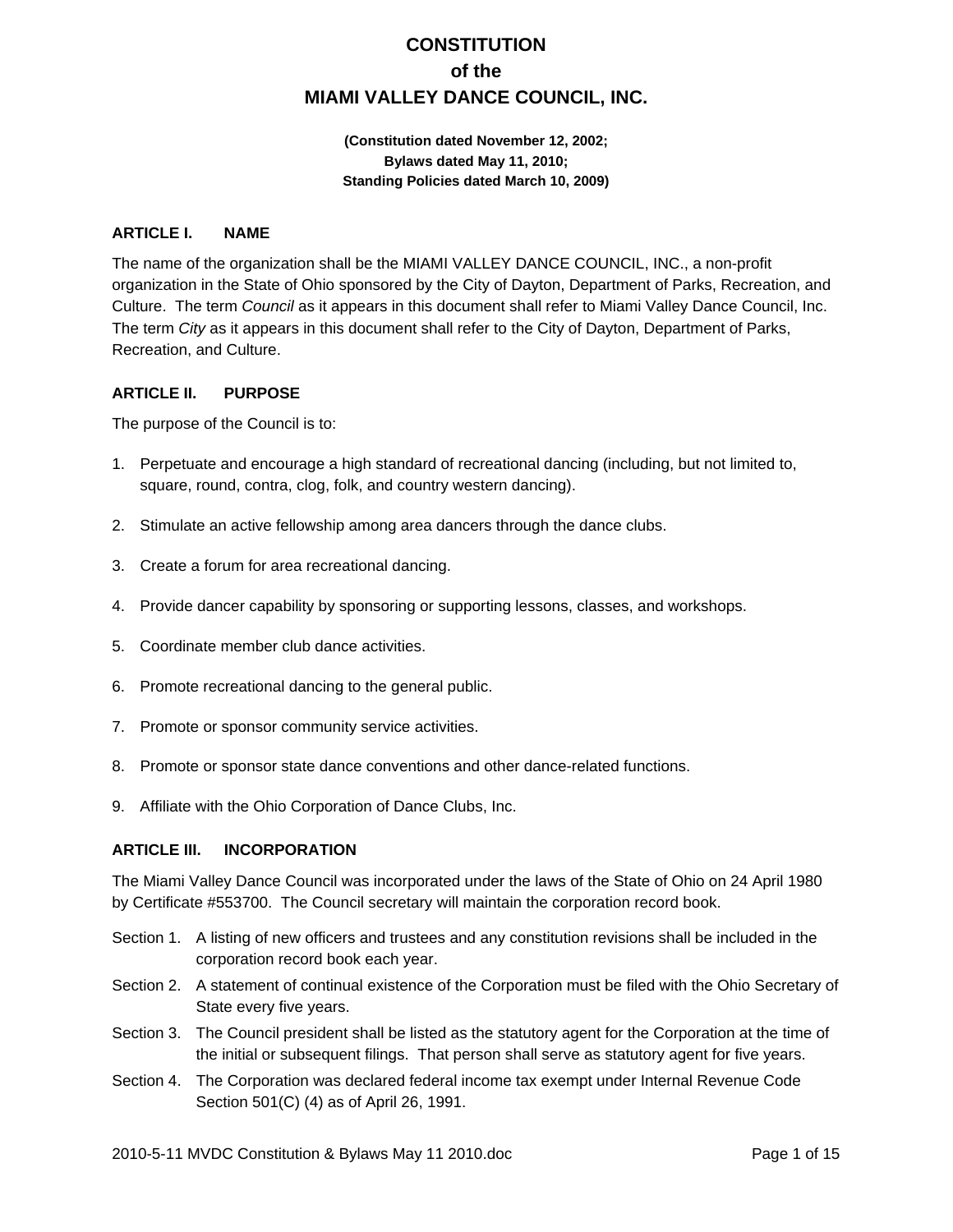# **CONSTITUTION of the MIAMI VALLEY DANCE COUNCIL, INC.**

### **(Constitution dated November 12, 2002; Bylaws dated May 11, 2010; Standing Policies dated March 10, 2009)**

### **ARTICLE IV. OPERATION**

Council members as a corporate body shall determine policies of the Miami Valley Dance Council, Inc. The trustees shall oversee operation of the Council. Elected and appointed officers shall assure efficient and effective operation and management.

## **ARTICLE V. MEMBERSHIP**

Council members are clubs that have been voted into membership. Membership is available to any Miami Valley area club that adheres to the purpose stated in ARTICLE II. A written request for membership submitted to the president of the Council shall include the following:

- 1. Club Name
- 2. Type of recreational dance club
- 3. Where and when the club dances
- 4. Club officers
- 5. Proposed club representative to Council
- 6. Reasons for joining
- 7. Agreement to uphold the constitution/bylaws of this Council
- 8. Copy of club's constitution and bylaws or operating procedures

### **ARTICLE VI. OFFICERS**

The elected officers of the Council shall be the trustees, the president, the vice president, the secretary and the treasurer. The appointed officers shall be representatives to the Ohio Corporation of Dance Clubs, Inc.

### **ARTICLE VII. MEETINGS**

- Section 1. The regular business meetings of the Council shall be held on the second Tuesday in the odd-numbered months.
	- A. Two-thirds of the eligible voters of the Council (see Bylaws, Article III, Section 1) shall constitute a quorum.
	- B. *Robert's Rules of Order* shall be used as a guideline.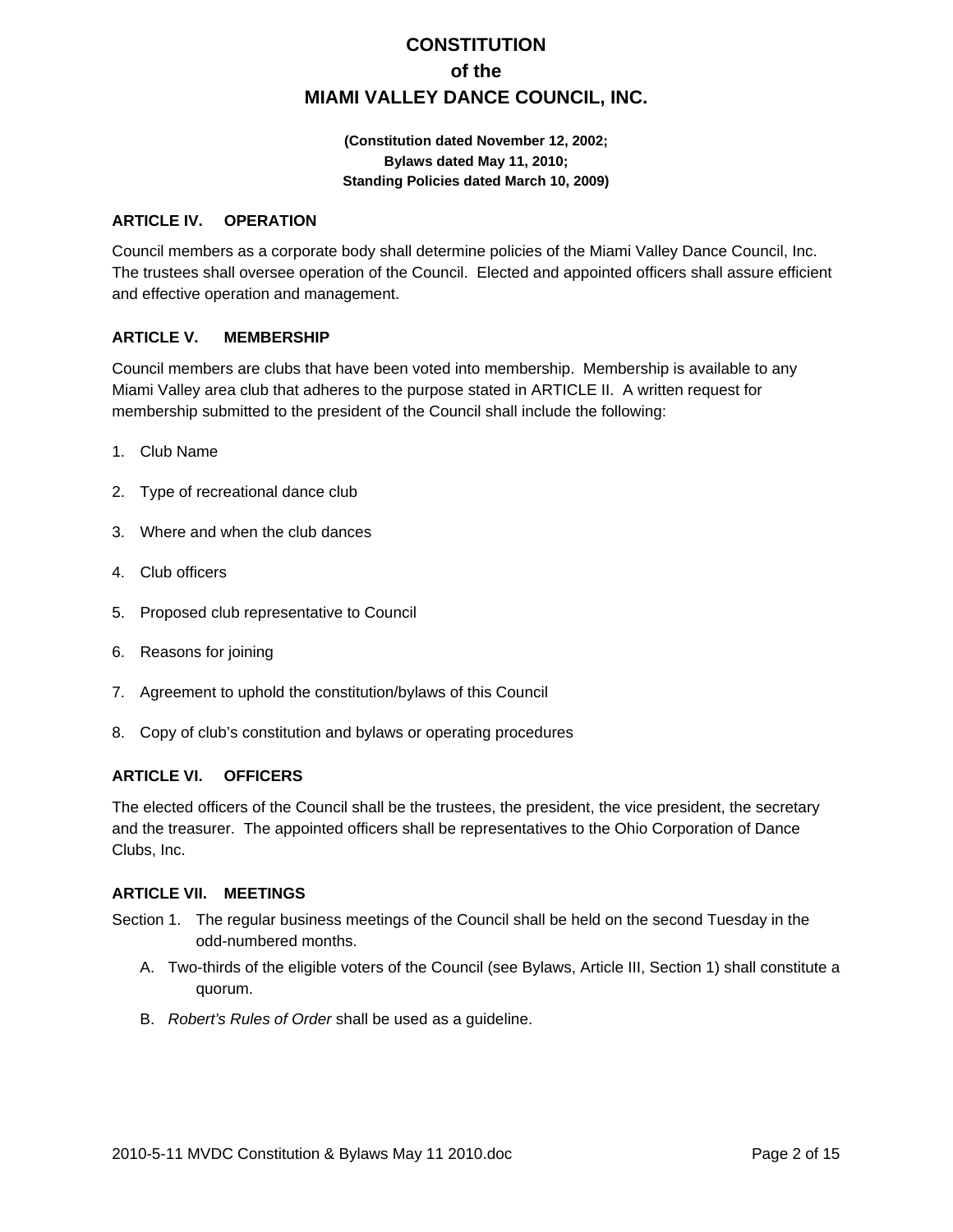# **CONSTITUTION of the MIAMI VALLEY DANCE COUNCIL, INC.**

## **(Constitution dated November 12, 2002; Bylaws dated May 11, 2010; Standing Policies dated March 10, 2009)**

- Section 2. Special meetings may be called at the discretion of the president. The calling of a meeting is mandatory if requested by at least five club representatives. The purpose of a special meeting must be stated and no other business may be transacted at that meeting. If a vote is to be taken at a special meeting, it must be announced in advance of the meeting. A quorum must be present to take a vote.
- Section 3. To facilitate an orderly transition, an executive board organizational meeting shall be held prior to January 1. The purpose of this meeting is for current and newly elected officers to exchange office information and records.

## **ARTICLE VIII. DISSOLUTION**

The Council may be dissolved at any regular Council meeting or special Council meeting by a two-thirds vote of the eligible voters present and voting at that meeting. A quorum must be present to take a vote. (See Constitution, Article VII, Section 1.A.) Any Council assets will be distributed according to the direction of the Council members. Such will be done by two-thirds vote of the eligible voters present and voting. (See Bylaws, Article III, Section 1.)

## **ARTICLE IX. AMENDMENTS**

This constitution can be amended at any regular Council meeting by a two-thirds vote of the eligible voters present and voting at the meeting. (See Bylaws, Article III, Section 1.) Amendments must be submitted in writing and read to all club representatives at least one meeting prior to voting. This constitution shall be reviewed every five years.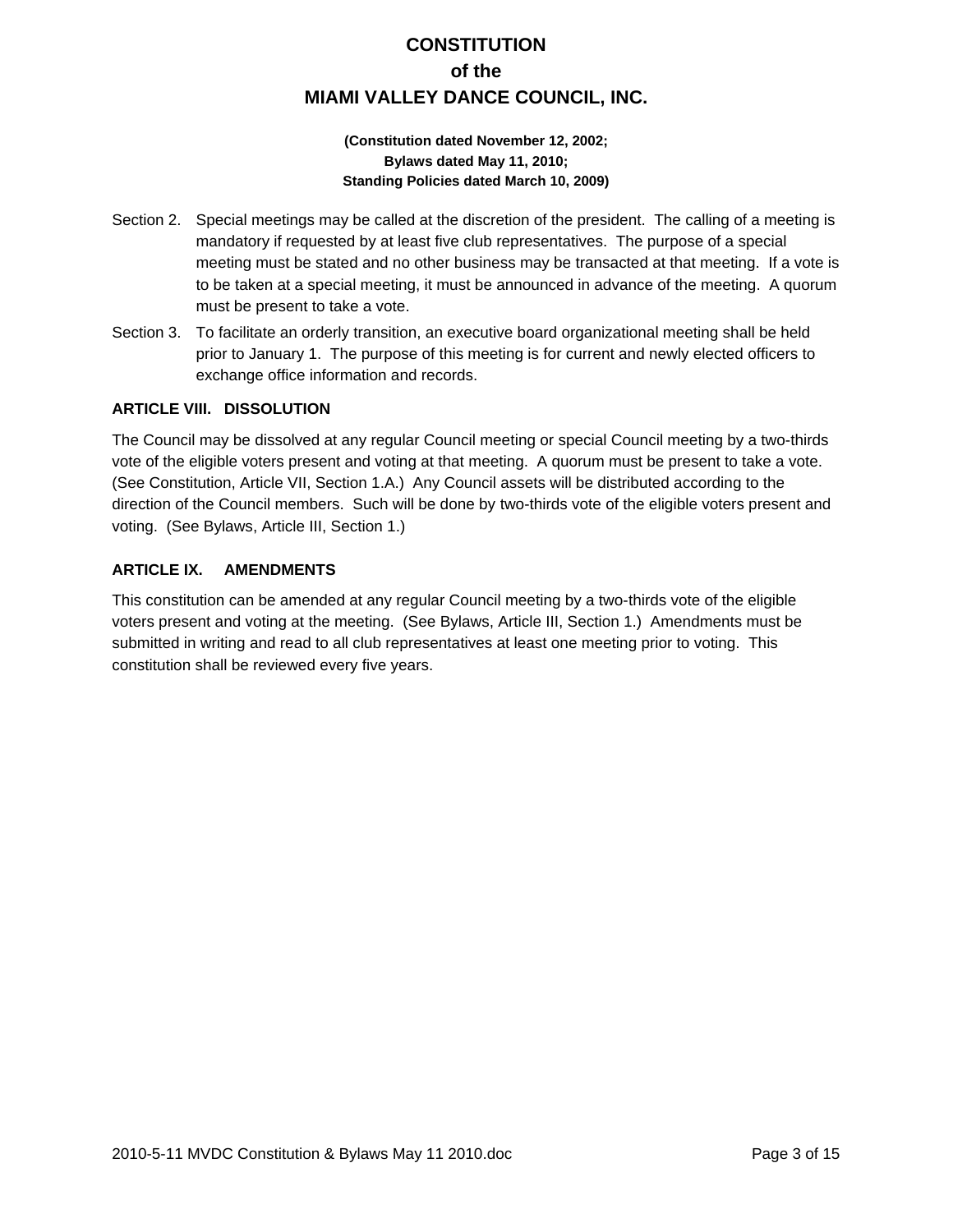This page intentionally left blank.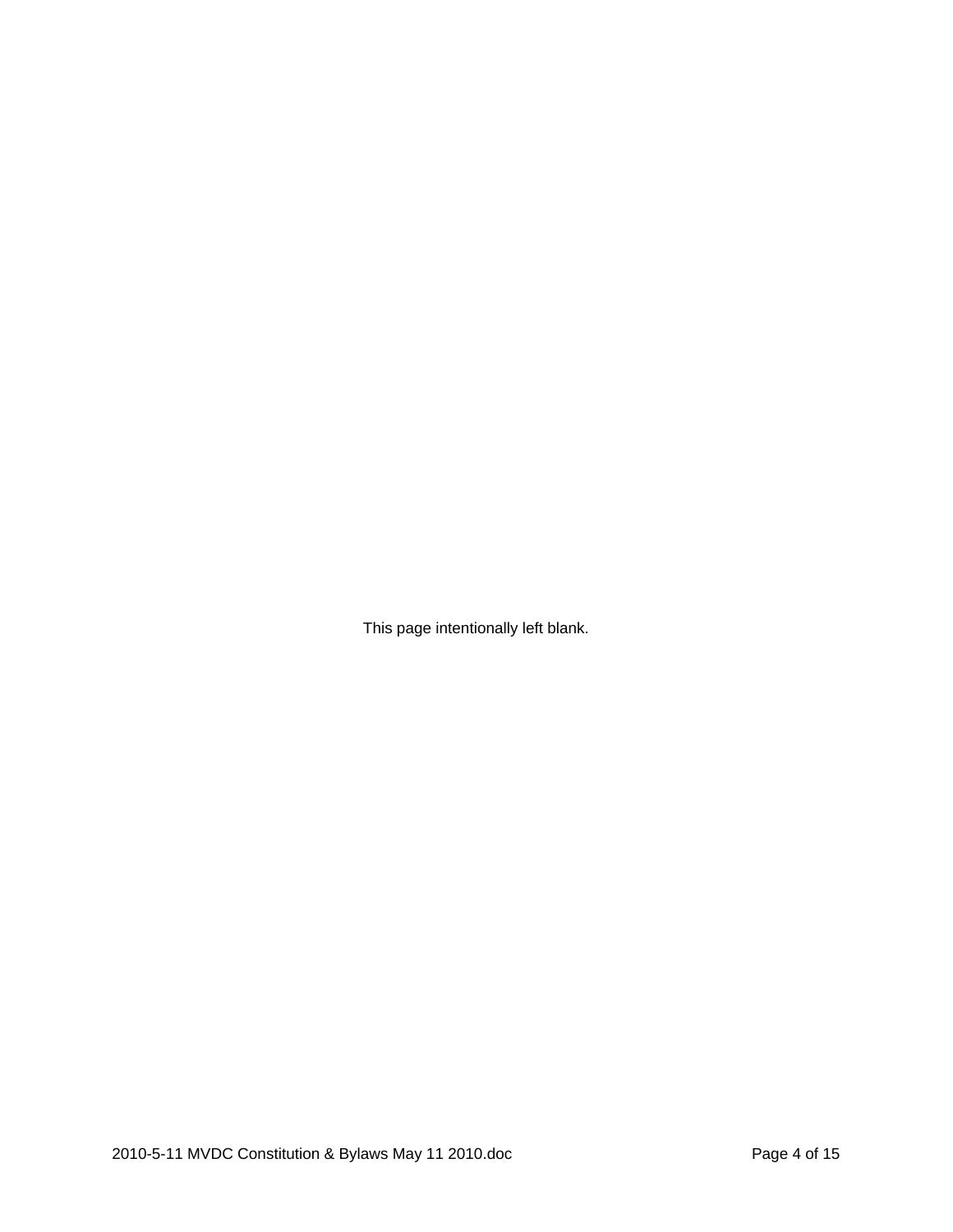**(Constitution dated November 12, 2002; Bylaws dated May 11, 2010; Standing Policies dated March 10, 2009)** 

### **ARTICLE I. DUTIES OF THE OFFICERS**

Section 1. Trustees (Four)

- A. Oversee operation of the Council
- B. Provide future planning recommendations to the Council.
- C. Assume the duties of any temporarily incapacitated officer except the President until the officer is able to resume the duties of the office.

### Section 2. President

- A. Presides at Council meetings.
- B. Manages business of the Council.
- C. Prepares and submits a budget, with Executive Committee inputs, for council approval in November each year.
- D. Appoints
	- 1. Officers. (See Constitution, Article VI, and Bylaws, Article II, Section 5D.)
	- 2. Standing committees, and (See Bylaws, Article VI, Section 3.)
	- 3. Ad hoc committees. (See Bylaws, Article VI, Section 4.)
- E. Serves as chair of the executive committee.
- F. Is an ex-officio member of all committees, except the nominating committee.
- G. Maintains official files.
- Section 3. Vice President
	- A. Manages operation of lessons, classes, and workshops sponsored by the Council.
	- B. Assumes the duties of the president in his/her absence.

### Section 4. Secretary

- A. Records minutes and attendance of all business proceedings.
- B. Keeps a list of all committee members.
- C. Keeps current copies of the Constitution and Bylaws. Keeps standing policies current with decisions made during Council meetings.
- D. Maintains the corporation record book. (See Constitution, Article III.)
- E. Processes business correspondence for the Council as required.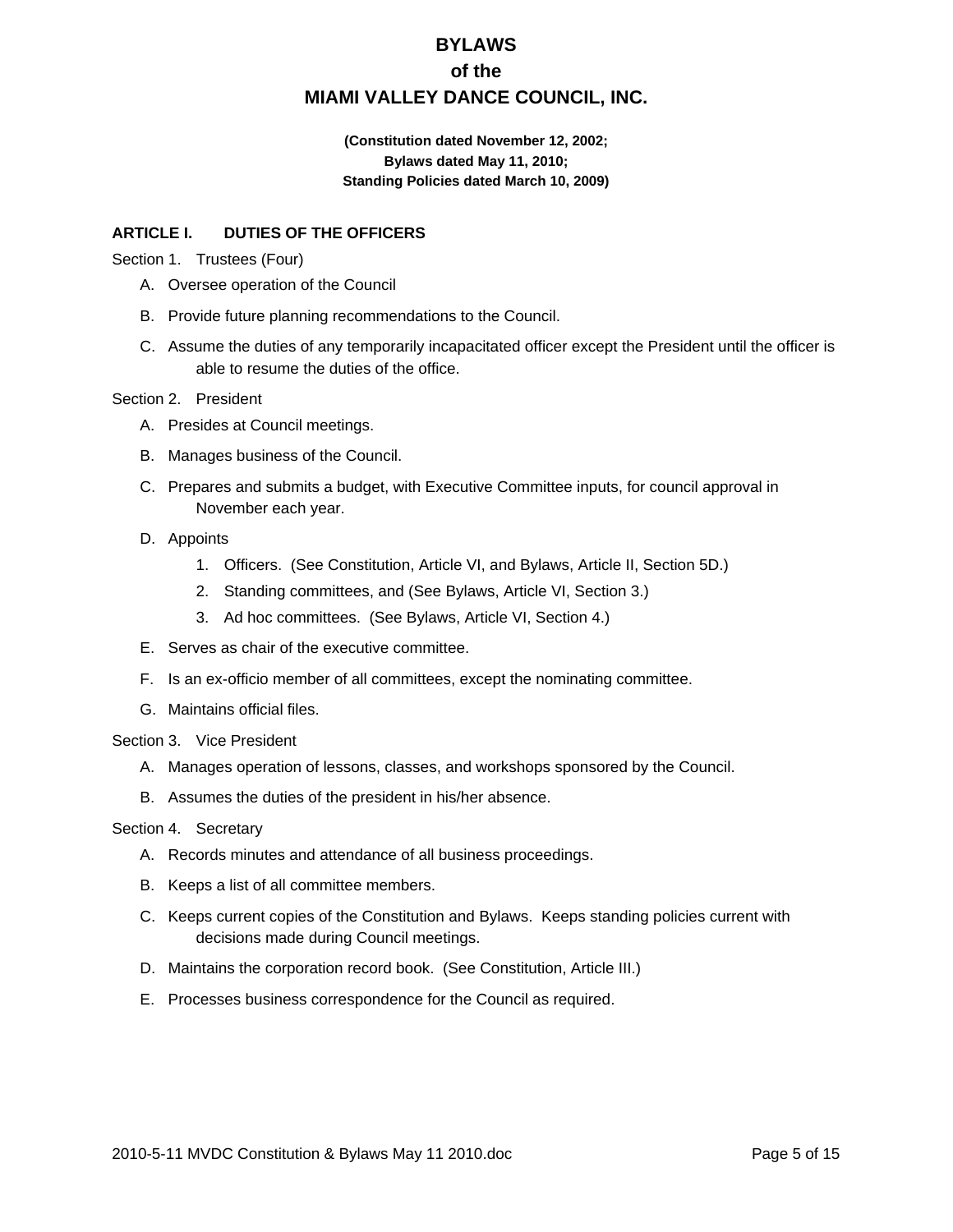## **(Constitution dated November 12, 2002; Bylaws dated May 11, 2010; Standing Policies dated March 10, 2009)**

### Section 5. Treasurer

- A. Receives monies, pays bills, and maintains auditable financial records.
- B. Provides financial reports to Council meetings.
- C. Furnishes yearly report.
- D. Submits records for a yearly audit.

Section 6. State Representatives (2)

- A. Represent Council at meetings of the Ohio Corporation of Dance Clubs, Inc.
- B. Act in advisory capacity to the Council.

## **ARTICLE II. ELECTION OF OFFICERS**

Section 1. The Nominating Committee shall present a slate of candidates at the September meeting.

- A. Candidates for elected offices shall not be limited to representatives to the Council. Members of any Council club are eligible for nomination. Candidates must be members of at least one Council club.
- B. Each nomination presented must be accompanied by a letter from the candidate stating he/she understands and will accept the duties and responsibilities of said office if elected.
- C. Additional nominations may be made at the September and November meetings.
- Section 2. Election of officers shall be by majority vote of eligible voters present and voting at the November meeting. (See Bylaws, Article III, Section 1.)
- Section 3. Voting Procedures
	- A. If there are more than one candidate for any office follow the procedures (Article II, Section 3, C, D, E, F)
	- B. If there is only one candidate for each office then a verbal vote for the entire slate can be accepted in place of the written ballots.
	- C. At the September Council meeting the president shall appoint three (3) Council members to count ballots.
	- D. The ballots will be preprinted and numbered with a provision to tear off the number.
	- E. Each eligible voter will receive a numbered ballot. (See Bylaws, Article III, Section 1.)
	- F. Ballot counters will present election results to the Council president who will announce the winner.

Section 4. New officers shall take office January 1.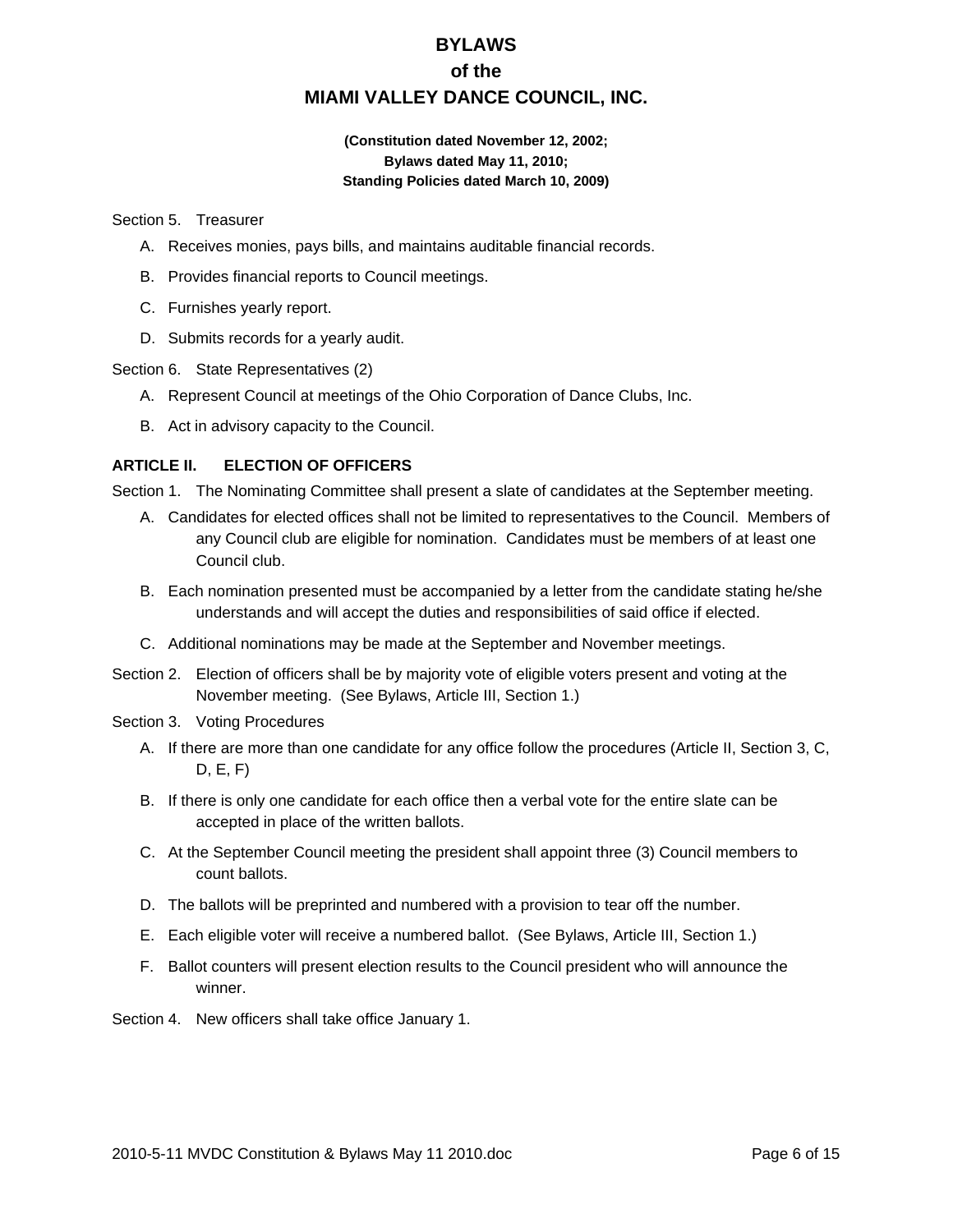## **(Constitution dated November 12, 2002; Bylaws dated May 11, 2010; Standing Policies dated March 10, 2009)**

### Section 5. Terms of Office

- A. An elected officer, except the trustees and treasurer, shall serve a one-year term and may be reelected for one additional term in that office. In the event that no other person(s) volunteer to take an office, the current officer can be re-elected for one year additional term(s).
	- 1. Two trustees shall be elected in odd years for a two-year term. Two trustees shall be elected in even years for a two-year term. Trustees may be re-elected for one additional term.
	- 2. The treasurer shall be elected for a one-year term and may be reelected for an unspecified number of terms.
- B. An individual may be elected to an office previously held after a two-year interim.
- C. An elected officer may be elected to any other office but may not serve two offices at one time.
- D. An appointed officer, excluding callers and leaders, must also be a member of at least one Council club. One state representative is appointed each year. Each state representative serves a two-year term. (There are a total of two state representatives.) All appointed officers may be reappointed by the president. The number of terms is not limited.
- E. The immediate past president shall serve for one year.
- Section 6. Removal from Office Any officer may be removed from office for misconduct or neglect of duty by a two-thirds vote of the eligible voters present and voting. (See Bylaws, Article III, Section 1.)
- Section 7. Filling a Vacated Office The Executive Board may appoint a temporary replacement for a vacated office and notify the council members of a special election to be held at the next regularly scheduled meeting. If the time remaining in the term of office is four months or less, the appointed replacement will complete the term and no special election will be held.

### **ARTICLE III. MEMBERSHIP**

Section 1. Voting Rights.

- A. Members of the executive board (see Bylaws, Article VI, Section 1), and one representative from each club shall have one vote at Council meetings.
- B. No individual shall have more than one vote.
- C. All voting shall be considered valid if there is a quorum of eligible voters present. A quorum is defined as two-thirds of the eligible voters. (See Constitution, Article VII, Section 1.A.)

#### Section 2. Motions.

- A. Any eligible voter may introduce a motion.
- B. Any dancer may attend Council meetings and take part in discussions but may not introduce a motion or vote on Council business.
- Section 3. Club representatives must attend at least four (4) of any six (6) consecutive Council meetings.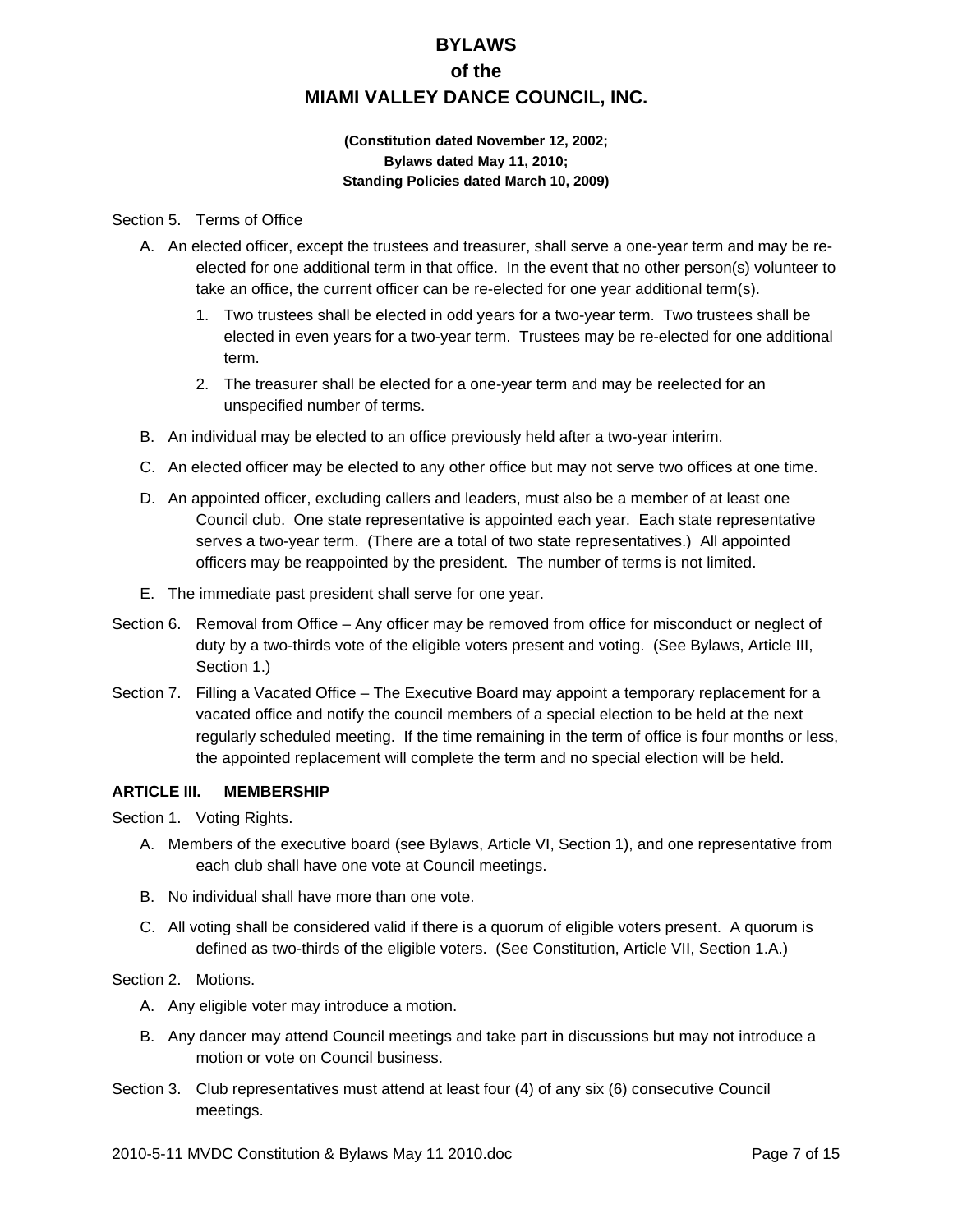## **(Constitution dated November 12, 2002; Bylaws dated May 11, 2010; Standing Policies dated March 10, 2009)**

- Section 4. Membership in the Council is automatically withdrawn when a club is dissolved.
- Section 5. Membership of a club may be rescinded at a Council meeting by a two-thirds vote of the eligible voters present and voting if it is determined by an ad hoc committee of three that such club does not operate within the constitution and bylaws of this Council.

### **ARTICLE IV. MEMBERSHIP GUIDELINES**

- Section 1. The Miami Valley Dance Council, Inc. shall
	- A. Provide services to member clubs including but not limited to
		- 1. Council-wide news and publicity;
		- 2. Consolidated member clubs' dance schedules;
		- 3. Sponsoring or supporting lessons, classes, and workshops;
		- 4. Promoting or sponsoring community service activities;
		- 5. Promoting or sponsoring state dance conventions and other dance-related functions;
		- 6. Liability insurance; and
		- 7. Council-wide award programs.
	- B. Endorse proper dance attire appropriate to the recreational dance type. Any deviation is at the discretion of the sponsoring club and should be announced beforehand.
	- C. Adhere, in accordance with state bylaws, to the policy of no alcoholic beverages before or during dances.
	- D. Promote smooth dancing.
	- E. Support City recreation programs whenever possible.

### Section 2. Council member clubs shall

- A. Provide a club representative to at least four (4) of any six (6) consecutive Council meetings to maintain membership in the Council. (See Bylaws, Article III, Section 3.)
- B. Support the Buckeye Dance Convention by suspending club dancing on Friday evening and all day Saturday of the convention weekend.
- C. Support and attend activities sponsored by the Council.
- D. Visit Council member clubs if possible.
- E. Submit dance schedules when requested for consolidated printing.
- F. Assist whenever possible in the maintenance and improvement of dance facilities.
- G. For those clubs using facilities owned by the City:
	- 1. Operate the organization within the framework of the general laws, ordinances, rules and regulations of the City.
	- 2. Conduct the organization such that any person shall have equal opportunity to join and continue as a member.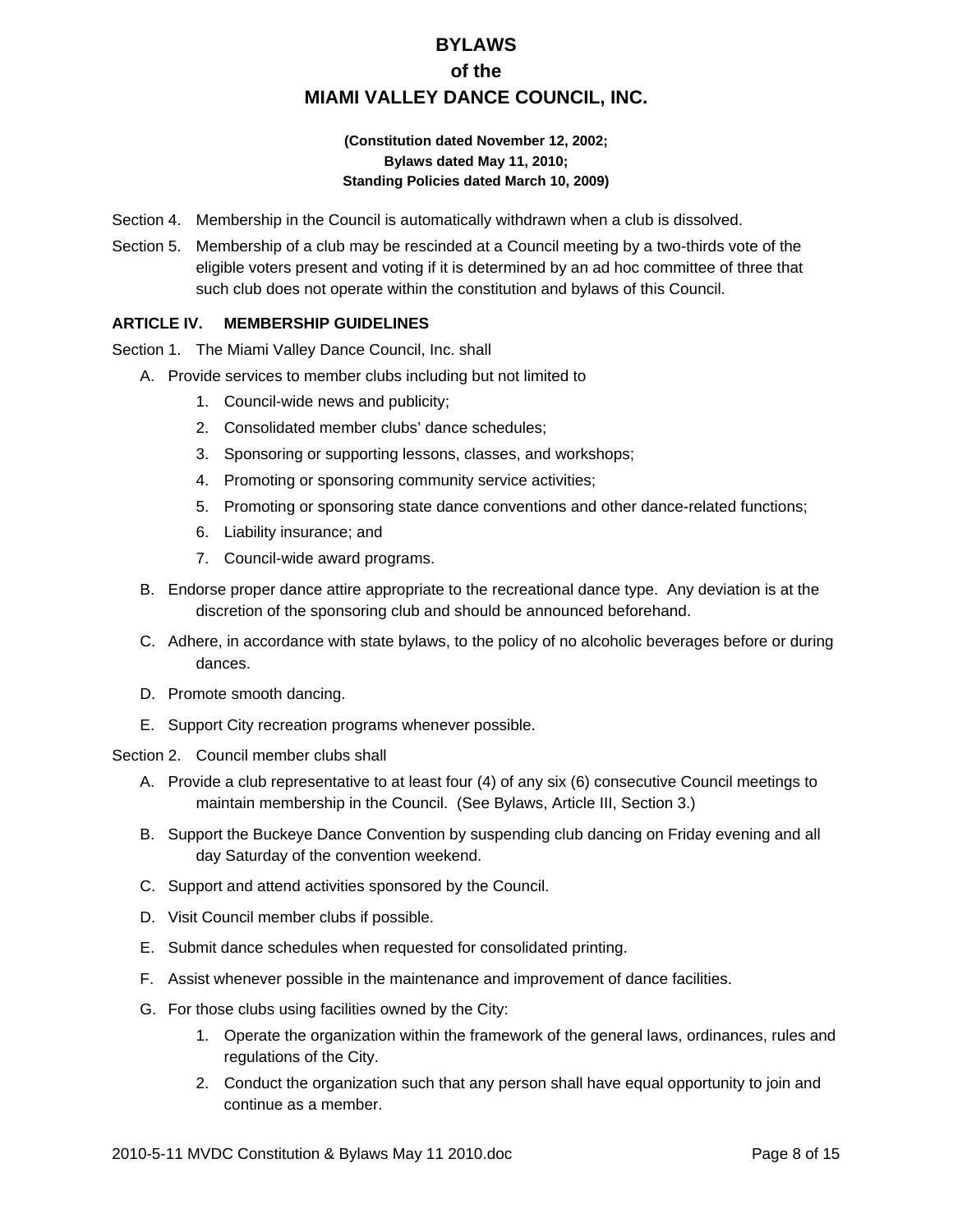## **(Constitution dated November 12, 2002; Bylaws dated May 11, 2010; Standing Policies dated March 10, 2009)**

### **ARTICLE V. OPERATIONAL PROCEDURES**

- Section 1. The Council shall operate on the calendar year.
- Section 2. The treasurer and president shall be bonded.
- Section 3. Monies shall be received from Council-sponsored activities. Monies remaining after payment of operating expenses shall be used for the benefit of Council clubs and dancers.
- Section 4. Monies received shall be deposited in the name of Miami Valley Dance Council, Inc.
- Section 5. Authorized signatures for checks shall be that of the treasurer and president.
- Section 6. Minor expenditures of \$100 or less may be approved by Council officers. Expenditures over \$100 must be authorized by the Council. All approved expenditures shall be paid upon presentation of voucher/receipt to the treasurer.
- Section 7. Persons authorized to attend State Corporation meetings on behalf of the Council may be reimbursed for mileage and one meal at the government-accepted per diem rate. If Mileage is over 75 miles from Dayton one nights lodging may also be paid. Reimbursement shall not exceed actual expenses.

### **ARTICLE VI. COMMITTEES**

### Section 1. Executive Board

- A. Consists of elected and appointed Council officers (see Constitution, Article VI) and immediate past president.
- B. Functions for emergency action only between regular Council meetings.
- C. Has powers of the Council, except to reverse any action of the Council.
- D. Provides minutes of special meetings at the next regular Council meeting.

### Section 2. Executive Committee

- A. Consists of the Executive Board plus the chairs of all committees.
- B. Assists in the management of and makes recommendations to the Council.

Section 3. Standing Committees & Representatives

These committees and representatives serve a one-year term unless otherwise indicated. Chairs need not be club representatives but must be ratified by the Council unless otherwise indicated.

- A. Community Relations / Publicity Committee
	- 1. Develops and implements a public relations program including community service activities.
	- 2. Creates publicity for Council-wide activities.
	- 3. Arranges public demonstrations of all forms of recreational dance available through the Council.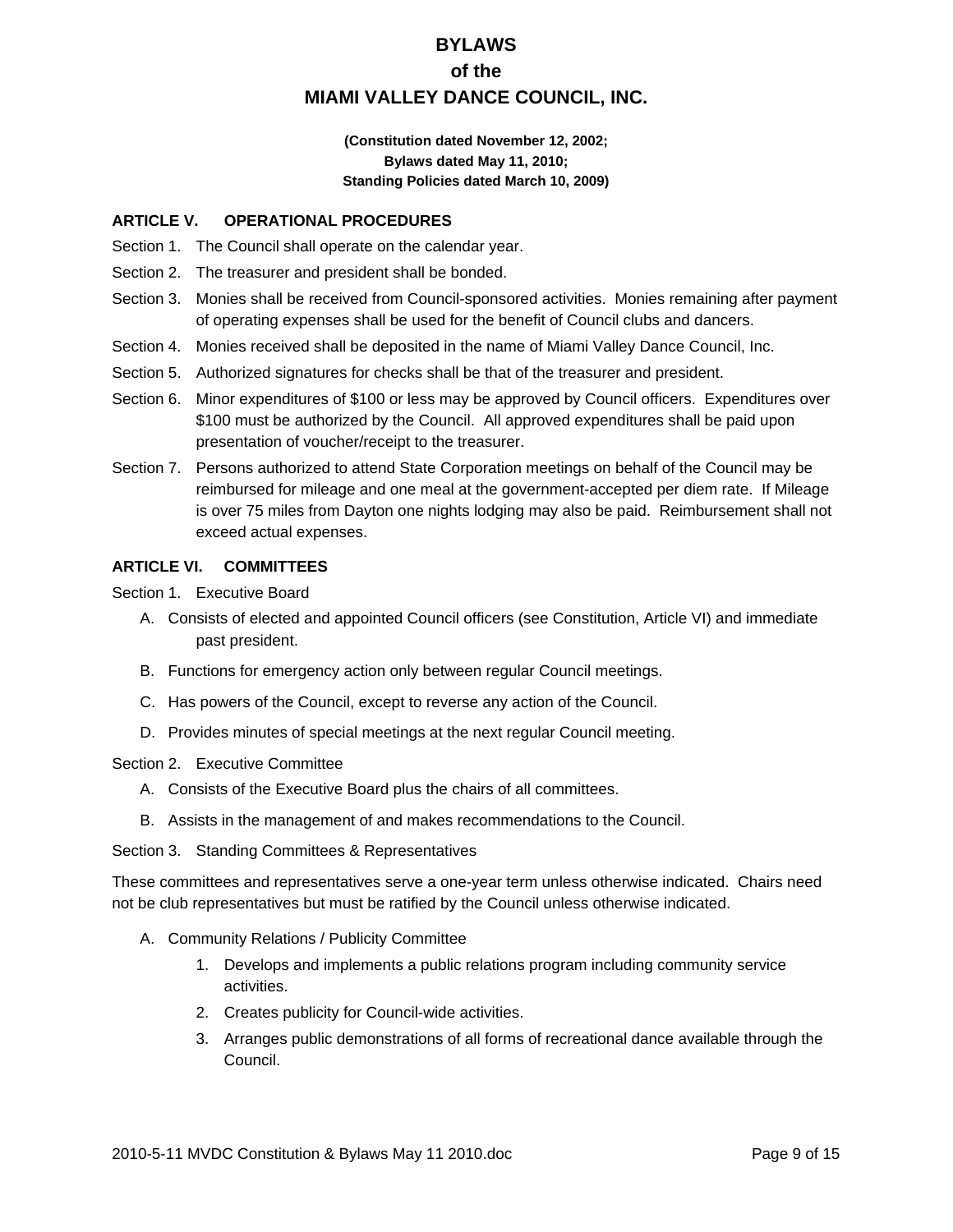- B. Schedule-Printing Committee
	- 1. Requests club dance schedules and consolidates them into a Council-wide schedule.
	- 2. Prints and distributes Council-wide schedule at an interval determined by the Council.
- C. Awards Committee
	- 1. Implements Council-wide award programs including but not limited to Honor Roll Dancers program, club anniversary recognition, and banner raid program.
	- 2. Recommends guidelines for implementation of awards programs to the Council for its approval.
	- 3. Publishes and distributes Council approved guidelines for award programs.
	- 4. Maintains award displays including but not limited to banner raid board, club anniversary plaques, honor roll dancers, Council past presidents, and plaques awarded to the Council. Maintenance of award displays at the Michael Solomon Pavilion will be in cooperation with the Michael Solomon Support Committee.
	- 5. Plans and implements an annual Honor event to recognize award recipients.
- D. Historian
	- 1. Maintains a pictorial and narrative history of the Council.
	- 2. Maintains and keeps Council quilt and banner.
- E. Michael Solomon Support Committee (MSSC)
	- 1. General Responsibilities
		- a. Manage, schedule, maintain, and improve the Michael Solomon Pavilion (the Pavilion).
		- b. Prepare and submit a budget for Council approval each year.
		- c. Recommend Pavilion usage fees for approval by Council.
		- d. Publish Pavilion schedule, usage guidelines, and usage fees.
	- 2. The MSSC positions and their responsibilities shall be:
		- a. MSSC Coordinator
			- (i) Shall act as liaison between all Pavilion users, the Council, and the City in matters concerning the Pavilion.
			- (ii) Shall report status of MSSC activities and finances to the Council and the City.
		- b. Pavilion Maintenance Coordinator shall organize and perform building and yard maintenance and improvements with permission of the City.
		- c. Pavilion Scheduler shall maintain the Pavilion schedule.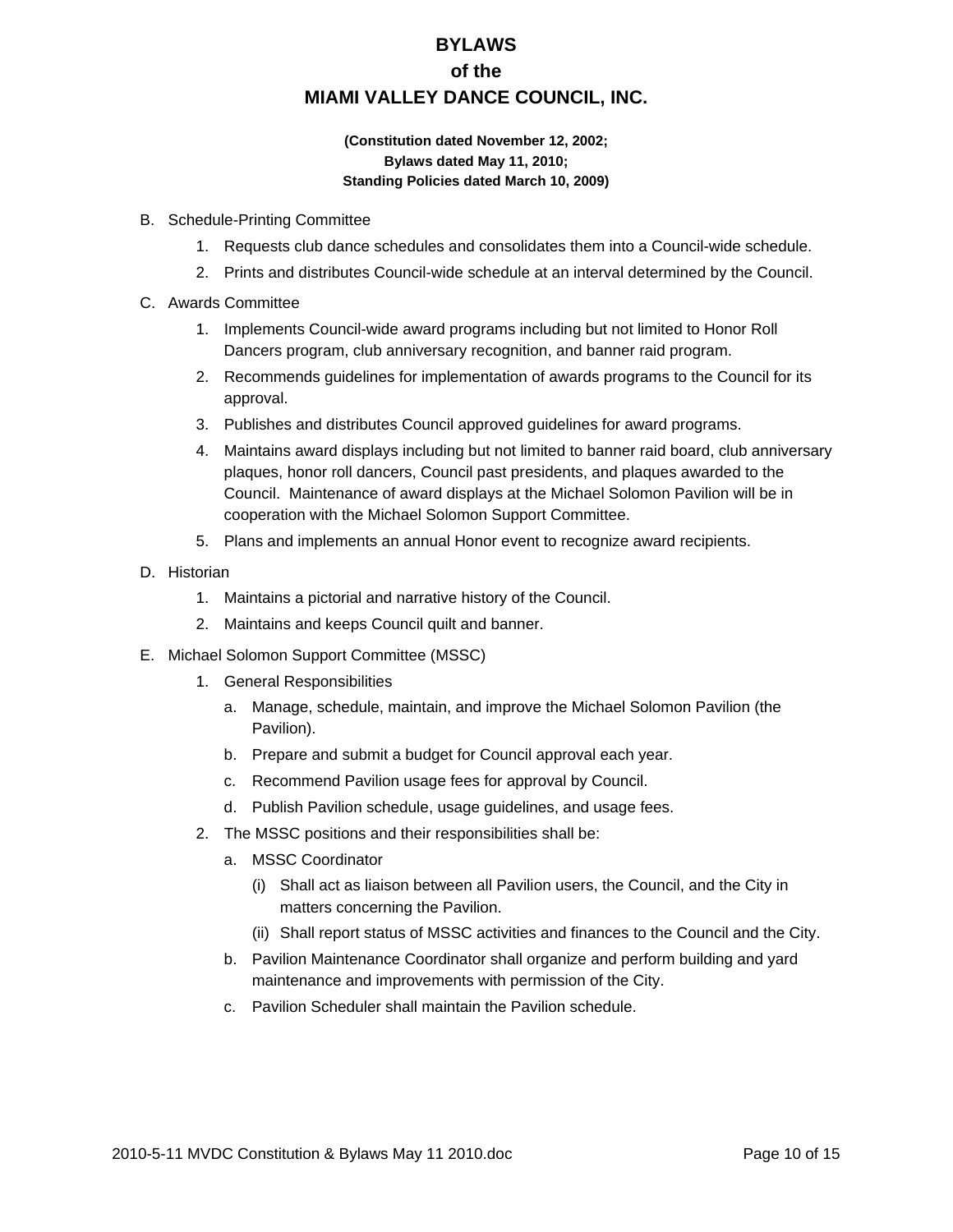- d. MSSC Member at Large
	- (i) Shall support each coordinator in carrying out responsibilities,
	- (ii) Shall take minutes of each meeting, or assign another committee member to do so.
	- (iii) Shall provide an article for each MVDC newsletter.
- e. Council Trustee Shall provide MSSC oversight.
- f. MSSC Treasurer
	- (i) Shall receive monies, pay bills, and maintain auditable financial records.
	- (ii) Shall maintain a support fund separate from Council monies. The support fund shall be used exclusively for management/maintenance of the Pavilion.
	- (iii) Shall deposit all Pavilion usage fees into the support fund.
	- (iv) Shall provide financial reports for each regularly scheduled Council meeting.
	- (v) Shall make records available for audit if requested by the Council or the City.
- 3. Meetings
	- a. The MSSC shall hold six meetings per year.
	- b. Meetings shall be scheduled no less than two weeks prior to the Executive Board meeting.
	- c. Minutes of each meeting are due to the Council President no later than two weeks after the meeting takes place.
- 4. Membership
	- a. The MSSC shall consist of representatives from no fewer than 3 different organizations that meet regularly (at least six meetings a year) in the Michael Solomon Pavilion and at least 1 representative from a MVDC member club that does not regularly dance at the Michael Solomon Pavilion.
	- b. MSSC Coordinator, MSSC Treasurer, and MSSC Member at Large shall be appointed in odd years for a two year term. Appointees to these positions in 2010 (date of new committee formation) shall serve a three year term.
	- c. Pavilion Maintenance Coordinator and Pavilion Scheduler shall be appointed in even years for a two year term.
	- d. Council Trustee to the MSSC shall be appointed each year.
- F. Hotline Committee
	- 1. Maintains recorded hotline with up-to-date information on dance activities, including schedule changes, location changes, and cancellations.
	- 2. Requests schedule information from clubs.
	- 3. Responds to hotline inquiries or directs inquiries to appropriate contacts.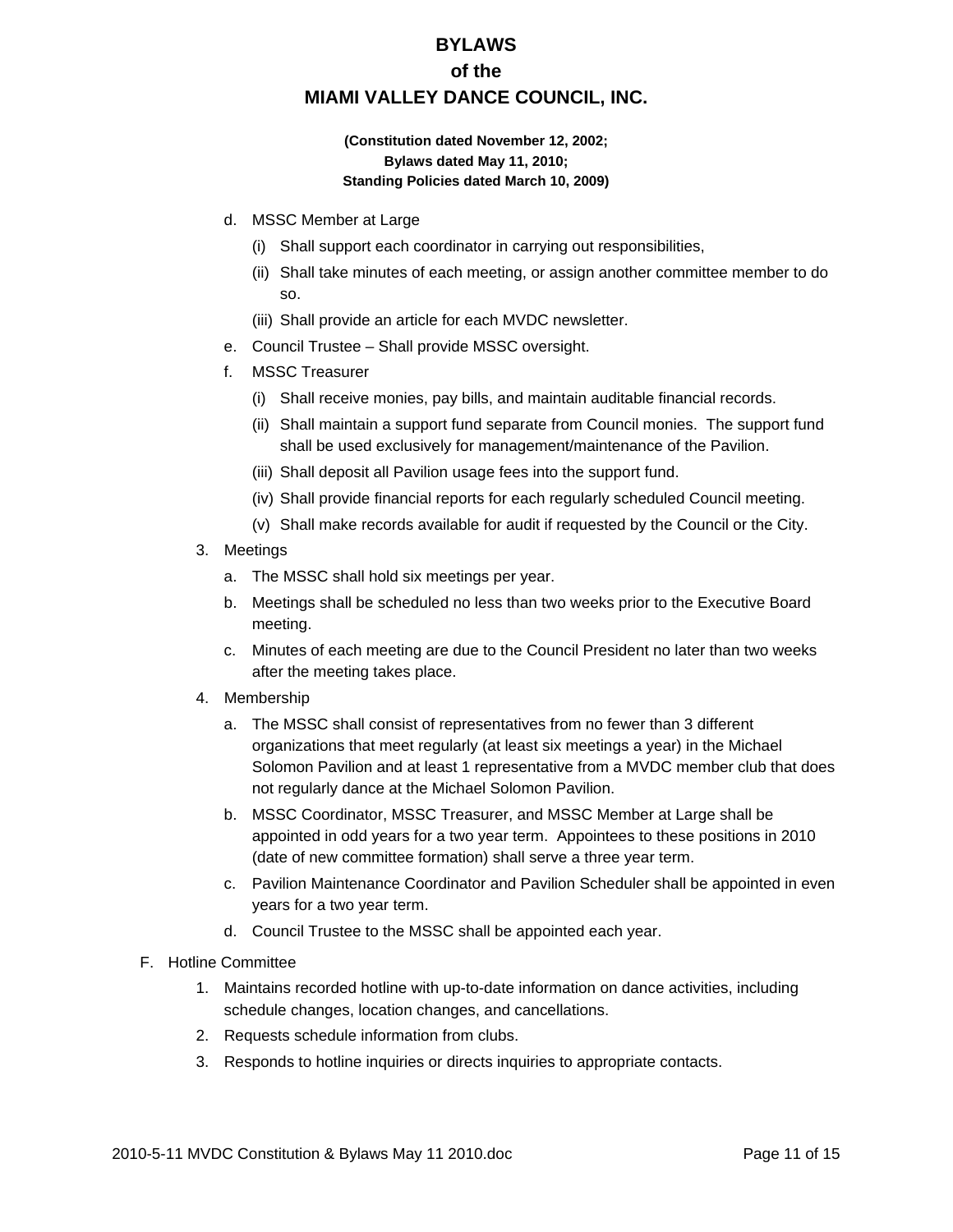## **(Constitution dated November 12, 2002; Bylaws dated May 11, 2010; Standing Policies dated March 10, 2009)**

### G. Newsletter Committee

- 1. Collects club dance news and schedules.
- 2. Solicits advertisements and subscribers.
- 3. Prepares newsletter for reproduction.
- 4. Distributes newsletter bimonthly.
- 5. Maintains records of advertisers and subscribers.
- 6. Maintains editorial standards.

Section 4. Ad Hoc Committees

These committees do not serve a set term but are for a specific purpose only.

- A. Nominating Committee
	- 1. Consists of three individuals who are not current Council officers.
	- 2. Presents slate of officers at the September Council meeting.
- B. Ohio State Convention Committee
	- 1. The chair shall be appointed following the last Dayton-hosted convention. All other members of this committee shall be appointed by the chair.
	- 2. Plans, organizes and coordinates the Buckeye Dance Convention for the year it is held in Dayton.
	- 3. Serves until the completion of the convention for which it was originally assembled.
- C. Audit Committee
	- 1. Annually audits the financial records of the Council.
	- 2. Presents audit reports to the Council president no later than the March meeting
- D. Constitution Committee
	- 1. Proposes revisions and/or amendments to the Constitution, Bylaws, and Standing Policies.
	- 2. This committee shall be created no less than once every five (5) years.
- E. Membership Committee
	- 1. Investigates the legitimacy of club applications for Council membership.
	- 2. Presents recommendations to Council.
- F. Other Committees
	- 1. Formed by the president for purposes not specifically stated in this document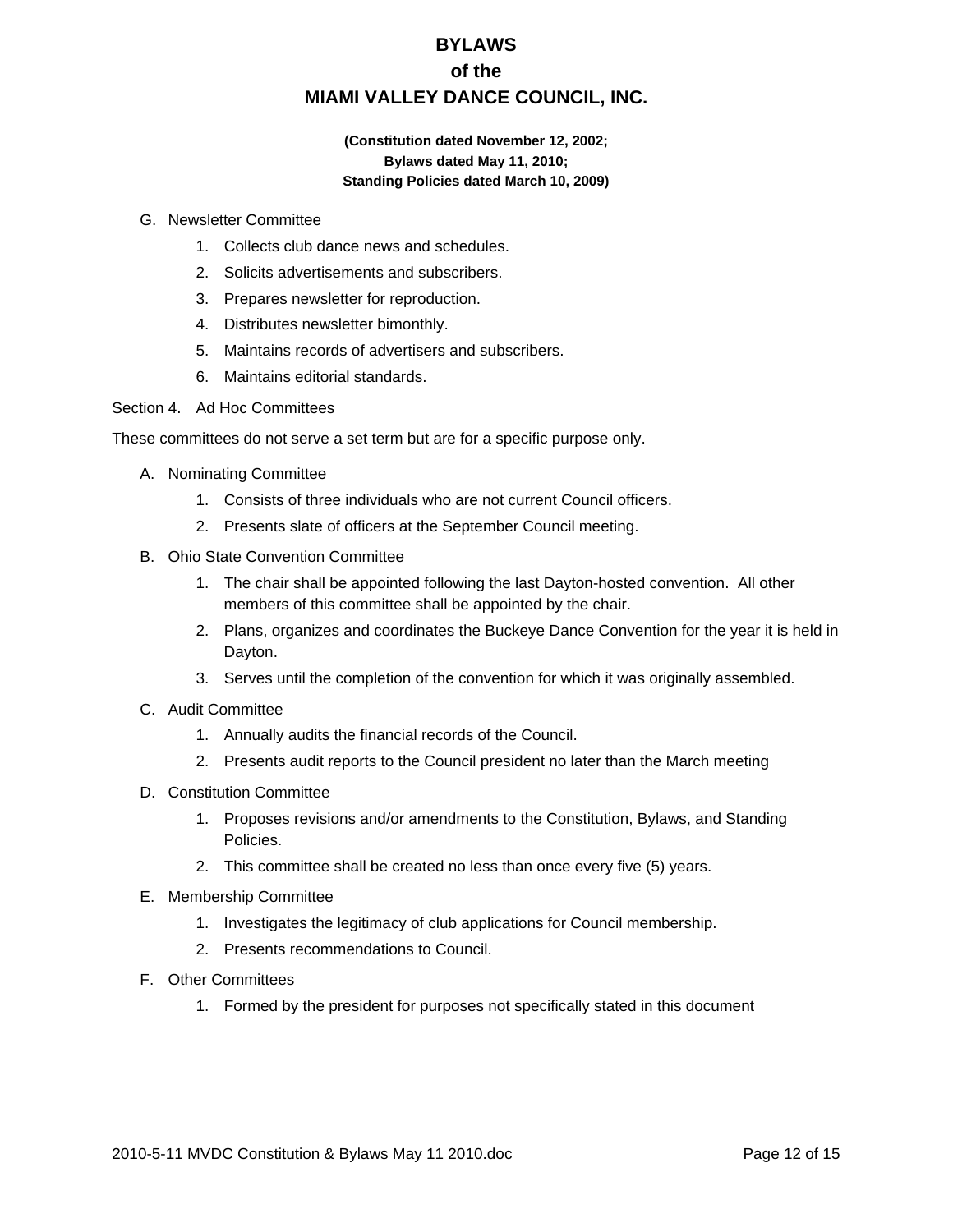**(Constitution dated November 12, 2002; Bylaws dated May 11, 2010; Standing Policies dated March 10, 2009)** 

### **ARTICLE VII. AMENDMENTS**

These bylaws can be amended at any regular Council meeting by a majority vote of the eligible voters present and voting at the meeting. (See Bylaws, Article III, Section 1.) Amendments must be submitted in writing and read to the club representatives at least one meeting prior to voting. These bylaws shall be reviewed every five years.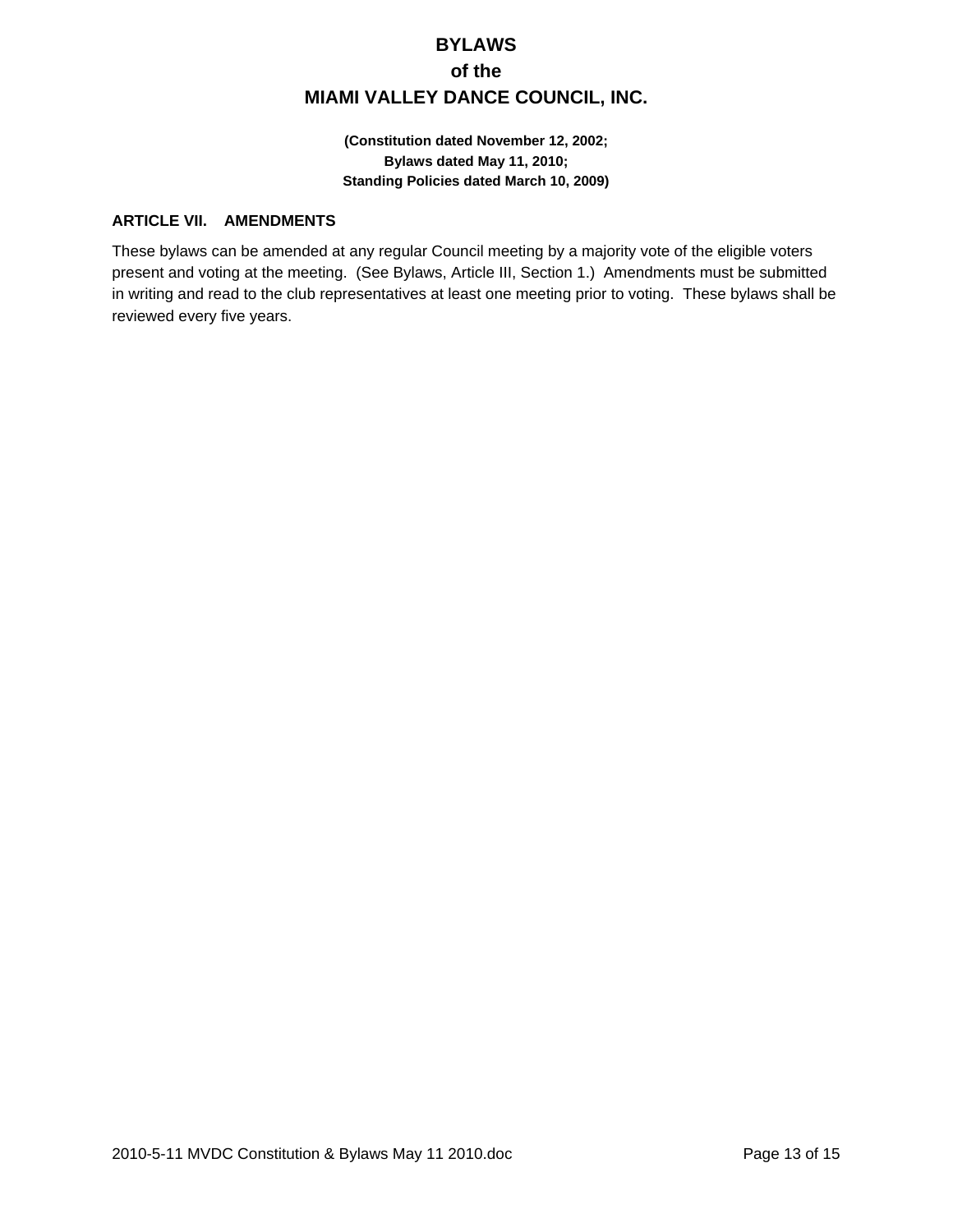# **MIAMI VALLEY DANCE COUNCIL STANDING POLICIES**

- 1. Any Council club which has been dancing for 25 years or more will be recognized with a plaque. For each 5 years beyond 25, the club will be recognized with a silver star. For the 50<sup>th</sup> anniversary, the club will be recognized with a new plaque. For each 5 years beyond 50, the club will be recognized with a gold star. To receive this honor the club must make a written request and provide a brief written history of the club.
- 2. The Council will print and distribute free coupon books to mainstream or plus lesson class graduates. The coupon books will contain coupons for free admissions to clubs that are interested in participating.
- 3. Council will recognize dancers with 100 raids by adding names to the Pavilion wall plaque.
- 4. Council will drop the Honor Couples Dinner in place of paying for the Honor Raider badges.
- 5. Honor couples nominee forms will be due at the November council meeting.
- 6. Current year Honor Couples from all areas of the state who are wearing their Honor badges shall be admitted free to Council club dances for one year.
- 7. Representatives of Council clubs will write or change Banner Raid rules.
- 8. Banner Raid rules will be published yearly in the *Miami Valley Dance News.*
- 9. Insurance forms will be distributed at the January Council meeting and the insurance form, club roster and payment will be due at the March meeting.
- 10. Council will set up and maintain an Education Fund to pay dues to other organizations. A maximum of \$300 will be provided to dancers attending Mini-Legacy.
- 11. Council will provide paid registrations and luncheon fee for the Honor Couple to attend the state convention.
- 12. Council will pay for the Council president and a guest to attend the State Corporation luncheon at the state convention.
- 13. Council will pay the booking fee to reserve the convention center for Dayton conventions.
- 14. Council will provide a hospitality room one year prior to Dayton's convention. Council will develop and promote a special badge and publicity dress for the state convention in Dayton.
- 15. Council may advertise a Dayton convention no sooner than the Friday night of the preceding convention.
- 16. The Council quilt will be displayed at conventions and other events.